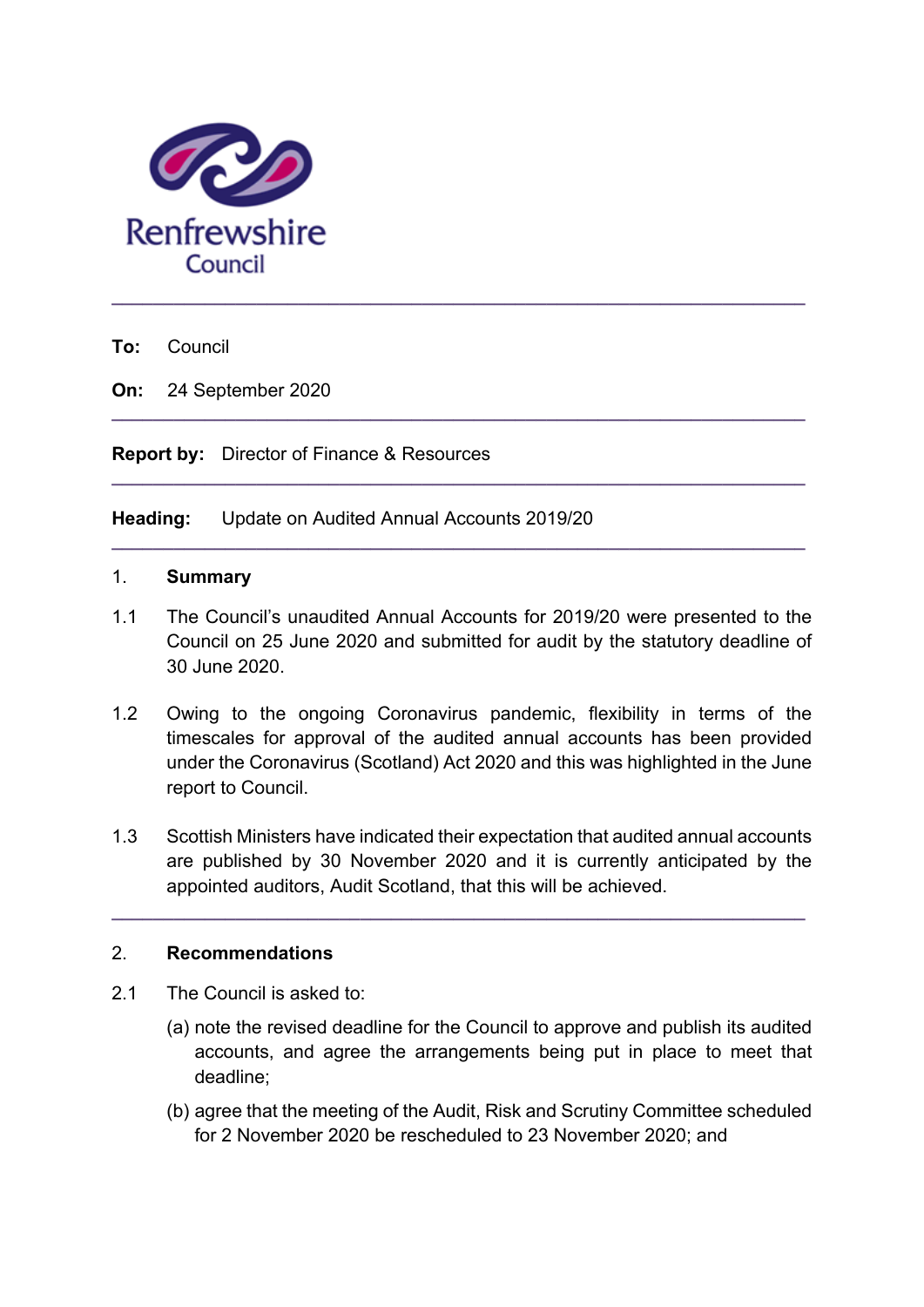(c) note that a special meeting of the Council will be called on or before 30 November 2020 to approve the audited accounts; or in the event the audited accounts are not available, note that the audited accounts will be presented to the 17 December 2020 Council meeting.

## 3. **Background**

3.1 On 21 May 2020, the Scottish Government released Finance Circular 10/2020, outlining the impact of the Coronavirus (Scotland) Act 2020 on existing statutory regulations for the approval and publication of the annual accounts.

\_\_\_\_\_\_\_\_\_\_\_\_\_\_\_\_\_\_\_\_\_\_\_\_\_\_\_\_\_\_\_\_\_\_\_\_\_\_\_\_\_\_\_\_\_\_\_\_\_\_\_\_\_\_\_\_\_

- 3.2 Under this guidance, the Council was entitled to postpone the completion and approval of the unaudited accounts beyond 30 June, but did not require to do so; consequently, the unaudited accounts of the Council and its Group were submitted for audit by 30 June 2020.
- 3.3 The guidance also allows for the approval and publication of the audited annual accounts to extend beyond the usual statutory deadline of 30 September and provides discretion to authorities and their auditors to agree this locally. It is stated, however, that Scottish Ministers consider it reasonable that this date is "no later than 30 November 2020".
- 3.4 The Council's appointed auditor, Audit Scotland, have indicated their intention to work towards the 30 November for completion of their audit activity; allowing the audited accounts of the Council and its Group and the associated Annual Audit Report to be authorised and published by 30 November 2020.
- 3.5 This timescale also applies to the Common Good Funds and Coats Observatory Trust audited accounts and report.
- 3.6 Under the Council's scheme of delegation, the audited accounts are normally presented to the Audit, Risk & Scrutiny Board prior to being presented to Council. In order to allow the Council to comply with the revised dates permissible under Finance Circular 10/2020, it is proposed that the meeting of the Audit, Risk & Scrutiny Board scheduled on 2 November 2020 is rescheduled to 23 November 2020 in order to allow sufficient time for completion of the audit process. Thereafter, it is proposed that a special meeting of the Council is called on an appropriate date, but no later than 30 November 2020, for the purpose of approving the audited accounts.